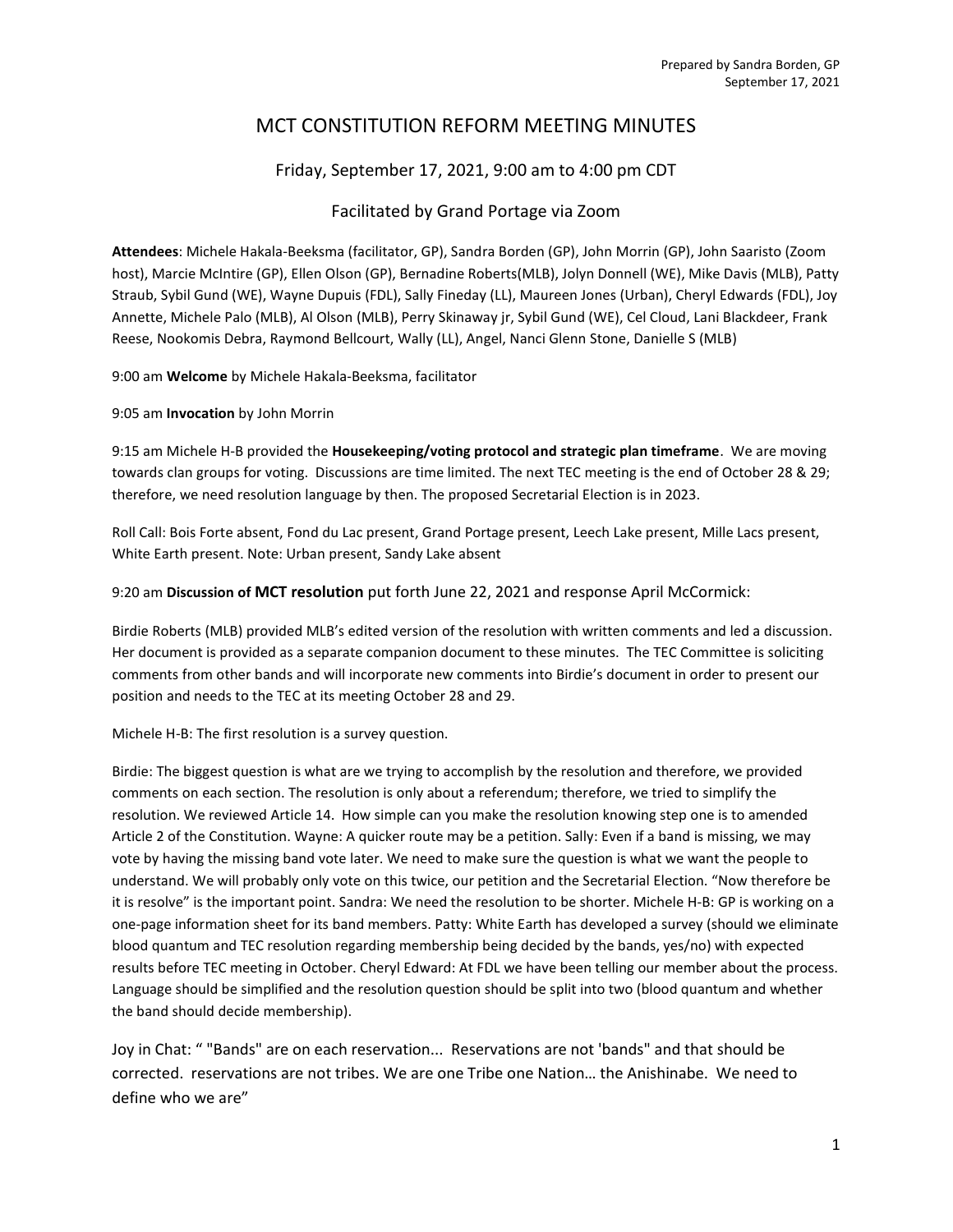Birdie: The Whites assigned our names; for example, one village was divided between two states and different reservation. Michele: Grand Portage was divided between Canada and United States.

10 am to 10:15 am Break

10:15am Continued discussion and development of additions/deletions to the resolution language:

Michele H-B: How are we going to make changes to the resolution? Sally recommends we present Birdie's comments to the TEC because they asked for our comments.

Raymond Bellcourt wants us to look at the document about historical governance/councils, Draft of 1998 Constitution of White Earth. (The document has been mailed out and is on the FDL website.)

Birdie: Add the petition (vs. a resolution) option to comments document.

Michele H-B: Need to focus on the referendum/or petition. Cheryl: A petition is a speedier option. Two referendums have passed and will be put on the ballot. We need to do both concurrent and hopefully get a 20% participation with a petition. Raymond: It is hard to get 20%; therefore, it was easier to limit voting to members living on reservations, then all members (including nonresidents) can vote when it gets to the ballot.

Michele H-B: What is the petition process? Wayne: Need a notary, only reservation residents can vote (20% need to agree to get it on the ballot); when on the ballot anyone can vote. Michele: What is the time frame for the petition? Cheryl has a copy of the petition process and can post to website. Maureen Jones represents the Urban people and is concerned that the petition would not include the Urban members. Michele H-B: will are constituents be ready vote by 2023? Cheryl: We don't need a referendum but the TEC wants to have a referendum to see if we need to a Secretarial Election.

Wayne (in Chat): "a vote of 8 out of the 12 TEC members [are] require[d] that to be put to a vote. we can petition our representatives to put this to a vote"

Michele H-B: Will the bands be ready to handle membership?

Sally: Let's tell the TEC what we want. Do we want a two-step process?

Sally in Chat: "Referendum Article XIV states Section 1. The Tribal Executive Committee, upon receipt of a petition signed by 20 percent of the resident voters of the MCT or by an affirmative vote of 8 members of the TEC, shall submit any enacted or proposed resolution ordinance of the TEC to a referendum of the eligible voters of the MCT. The majority of the votes cast in such referendum shall be conclusive and binding on the TEC. The TEC shall call such referendum and prescribe the manner of conducting the vote. Section 2. The RBC, upon receipt of a petition signed by 20 percent of the resident voters of the Reservation, or by an affirmative vote of a majority of the members of the RBC, shall submit any enacted or proposed resolution or ordinance of the RBC to a referendum of the eligible voters of the reservation. The majority of the votes cast in such referendum shall be conclusive and biding on the RBC. The RBC shall call such referendum and prescribe the manner of the conducting vote."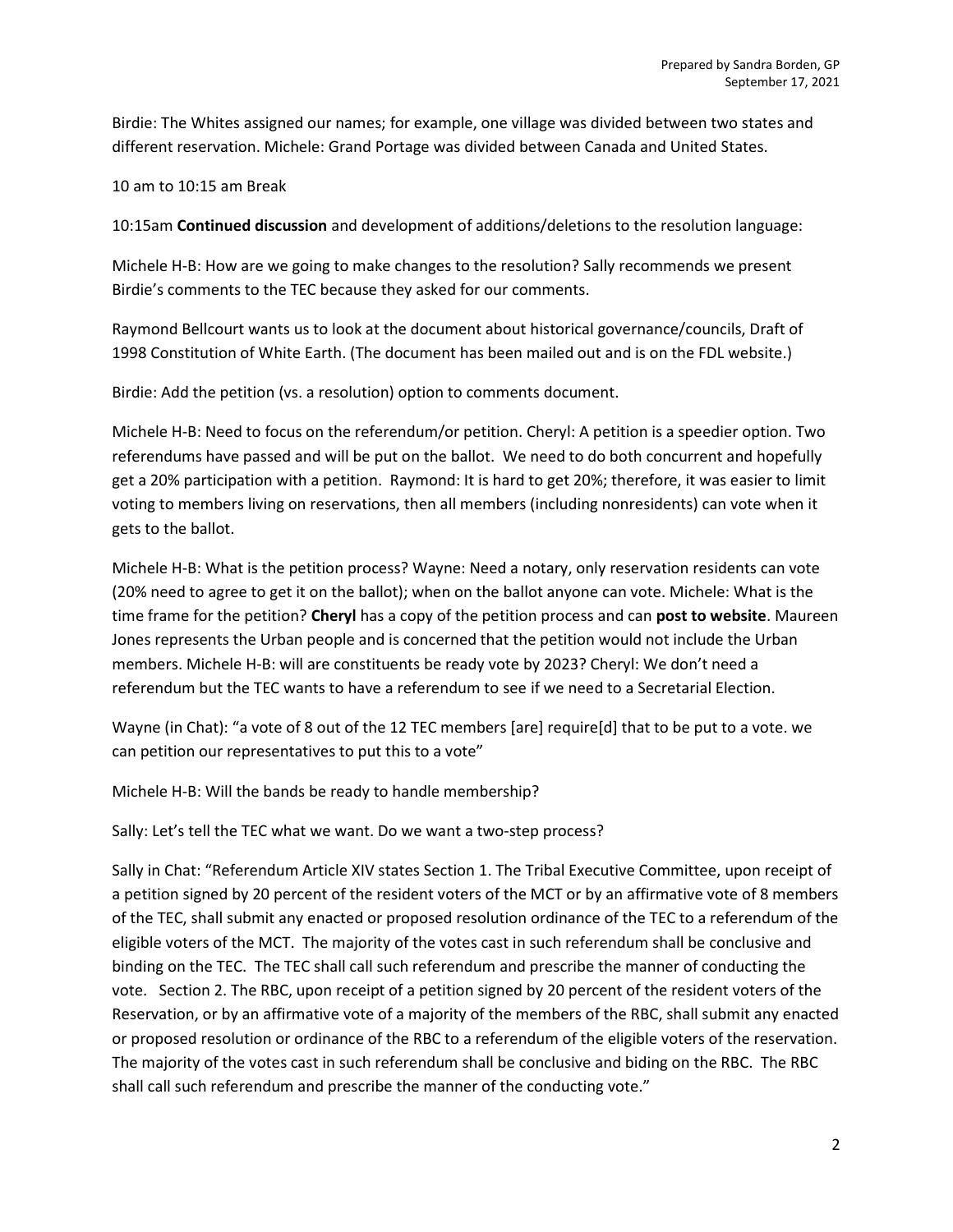Birdie: We need to make a decision and make a recommendation to the TEC. This is an agenda item for the Facilitation committee.

Michele: If other Bands have comments, those comments need to be added.

Cheryl: the TEC committee needs a Zoom meeting to incorporate the band comments into Birdie's document of edits and comments of the resolution. Note- Perry Skinaway is on the TEC committee but does not receive email communication regarding the TEC committee.

Michele: H-B: She is the Grand Portage's rep on the TEC and Finance committee, replacing a member who stepped down. (She is also a member of the Facilitation committee.)

Cheryl: Please send by band your committee members to Cheryl. We will meet a week before this group's October's meeting.

Sally: It is the TEC committee that presents the delegations comments to the TEC.

1:00 pm Infrastructure resource presentation by Wayne Dupuis and Michele Hakala-Beeksma:

Wayne: the below link is a useful resource and is posted on the Fond du Lac webpage; it includes information on Constitutions.

### https://nativegov.org/our-story

Michele H:B discussed the info in the following link (e.g., explanation of Indian Country; American citizenship)

#### https://www.house.leg.state.mn.us/hrd/pubs/indiangb.pdf

Raymond Bellcourt: take back our power as a sovereign people. Maureen Jones and Birdie agreed. Joy: remember the Grandfather Teachings.

Sally asked a question about what was the results from the last resolution in 2005 (not to allow felons to vote; it did not receive a 30% vote).

Registered vs. eligible voters; it is eligible voters. Sally: Anyone who has voted is a registered voter. Michele H-B: the constitution needs to clarify/amend the requirements for a valid election.

Patty Straub: The percentage of voters required is on our survey.

Wayne in Chat: "I think we need to consider all our relations, so how do we include the "rights of nature"? first oath any elected representative to the MCT is to the constitution of the united states!"

Birdie in Chat: "Education Sub-Committee has that as a topic for our meetings. Other topics jumped in front of the Rights of Nature."

 $N$ oon – 1 pm Lunch